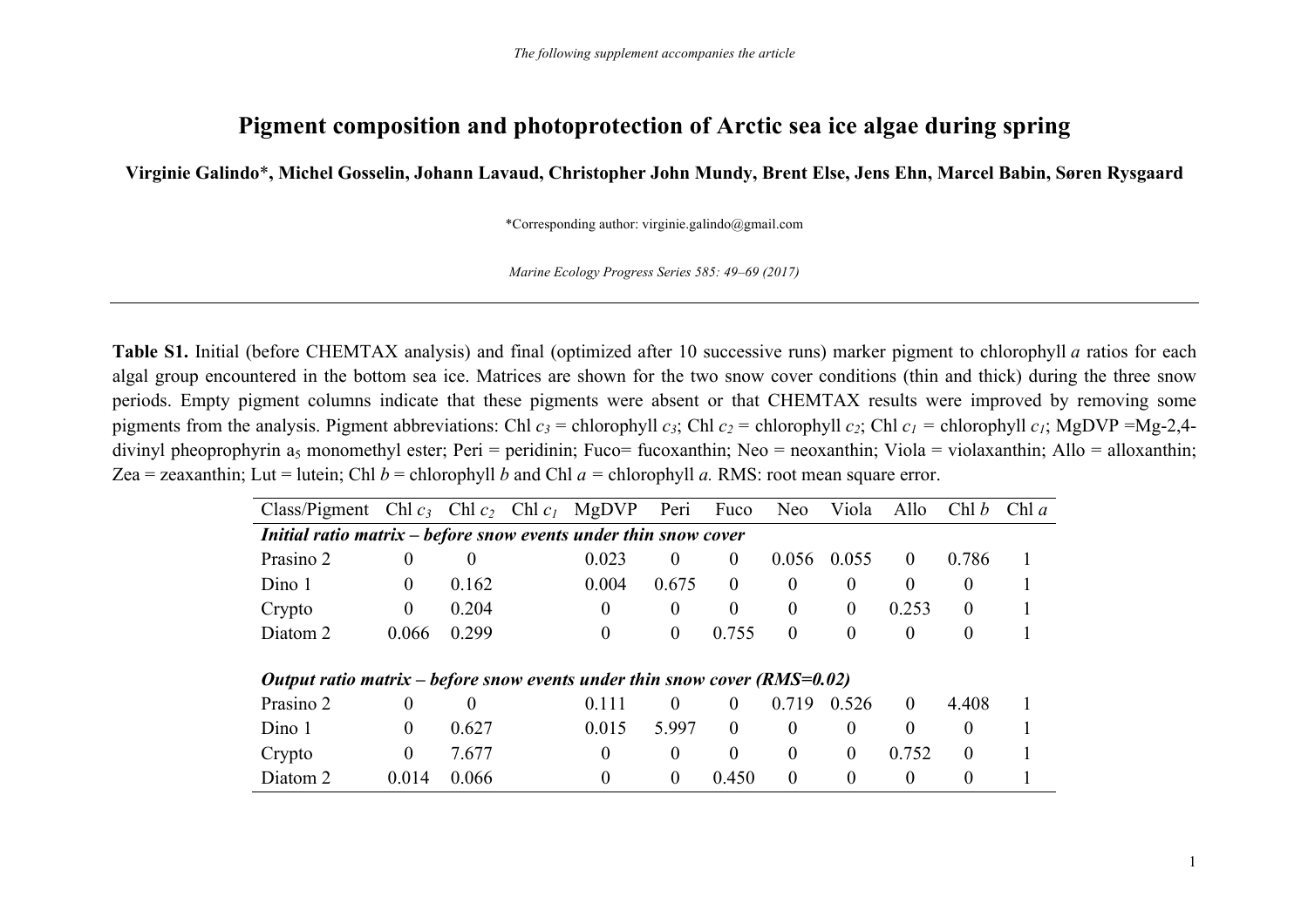| Class/Pigment Chl $c_3$ Chl $c_2$ Chl $c_1$ MgDVP                                    |          |        |                   | Peri | Fuco  | <b>Neo</b> | Viola | Allo         | Chl b    | Chl $a$ |
|--------------------------------------------------------------------------------------|----------|--------|-------------------|------|-------|------------|-------|--------------|----------|---------|
| <i>Initial ratio matrix <math>-</math> before snow events under thick snow cover</i> |          |        |                   |      |       |            |       |              |          |         |
| Prasino 2                                                                            |          | 0      | 0.023             |      |       |            |       | $\Omega$     | 0.729    |         |
| Dino 1                                                                               |          |        |                   |      |       |            |       | 0.253        | 0.000    |         |
| Crypto                                                                               |          |        |                   |      |       |            |       | $\theta$     | 0.330    |         |
| Diatom 2                                                                             | 0.066    |        |                   |      | 1.100 |            |       |              |          |         |
| Diatom 1                                                                             | $\theta$ | 0.110  | $\mathbf{\Omega}$ |      | 0.722 |            |       |              |          |         |
|                                                                                      |          |        |                   |      |       |            |       |              |          |         |
| Output ratio matrix – before snow events under thick snow cover (RMS = $0.0003$ )    |          |        |                   |      |       |            |       |              |          |         |
| Prasino 2                                                                            | 0        | 0      | 0.0003            |      |       |            |       | $\Omega$     | 3.403    |         |
| Dino 1                                                                               |          |        |                   |      |       |            |       | 0.288        | $\theta$ |         |
| Crypto                                                                               |          |        |                   |      |       |            |       | $\mathbf{0}$ | 0.003    |         |
| Diatom 2                                                                             | 0.035    |        |                   |      | 0.511 |            |       |              |          |         |
| Diatom 1                                                                             | 0        | 0.0002 |                   |      | 0.832 |            |       |              |          |         |

| Class/Pigment Chl $c_3$ Chl $c_2$ Chl $c_1$                   |                  |          |              | MgDVP    | Peri           | Fuco     | <b>Neo</b> | Viola | Allo             | Chl b    | Chl $a$ |
|---------------------------------------------------------------|------------------|----------|--------------|----------|----------------|----------|------------|-------|------------------|----------|---------|
| <i>Initial ratio matrix <math>-</math> during snow events</i> |                  |          |              |          |                |          |            |       |                  |          |         |
| Prasino 2                                                     | $\theta$         | $\theta$ | $\theta$     | 0.023    | $\mathbf{0}$   | $\theta$ |            |       | $\boldsymbol{0}$ | 0.786    |         |
| Dino 1                                                        | $\overline{0}$   | 0.282    | $\mathbf{0}$ | 0.004    | 0.714          | $\theta$ |            |       | $\Omega$         | $\theta$ |         |
| Crypto                                                        | $\boldsymbol{0}$ | 0.170    | $\mathbf{0}$ | $\theta$ | $\theta$       | $\theta$ |            |       | 0.278            | 0.330    |         |
| Diatom 2                                                      | 0.066            | 0.299    | $\theta$     | $\theta$ | $\mathbf{0}$   | 1.100    |            |       | 0                | $\theta$ |         |
| Diatom 1                                                      | $\theta$         | 0.189    | 0.070        | $\theta$ | $\theta$       | 0.700    |            |       | $\Omega$         | $\theta$ |         |
| Output ratio matrix – during snow events $(RMS = 0.04)$       |                  |          |              |          |                |          |            |       |                  |          |         |
| Prasino 2                                                     | $\overline{0}$   | $\theta$ | $\theta$     | 0.012    | $\theta$       | $\Omega$ |            |       | $\theta$         | 0.108    |         |
| Dino 1                                                        | $\theta$         | 0.072    | $\theta$     | 0.004    | 0.714          | $\theta$ |            |       | $\Omega$         | $\theta$ |         |
| Crypto                                                        | $\overline{0}$   | 0.526    | $\theta$     | $\theta$ | $\theta$       | $\Omega$ |            |       | 0.321            | 0.706    |         |
| Diatom 2                                                      | 0.046            | 0.084    | $\theta$     | $\theta$ | $\overline{0}$ | 0.511    |            |       | $\Omega$         | $\theta$ |         |
|                                                               |                  | 0.160    | 0.0014       | $\theta$ |                | 0.545    |            |       | 0                | $\theta$ |         |